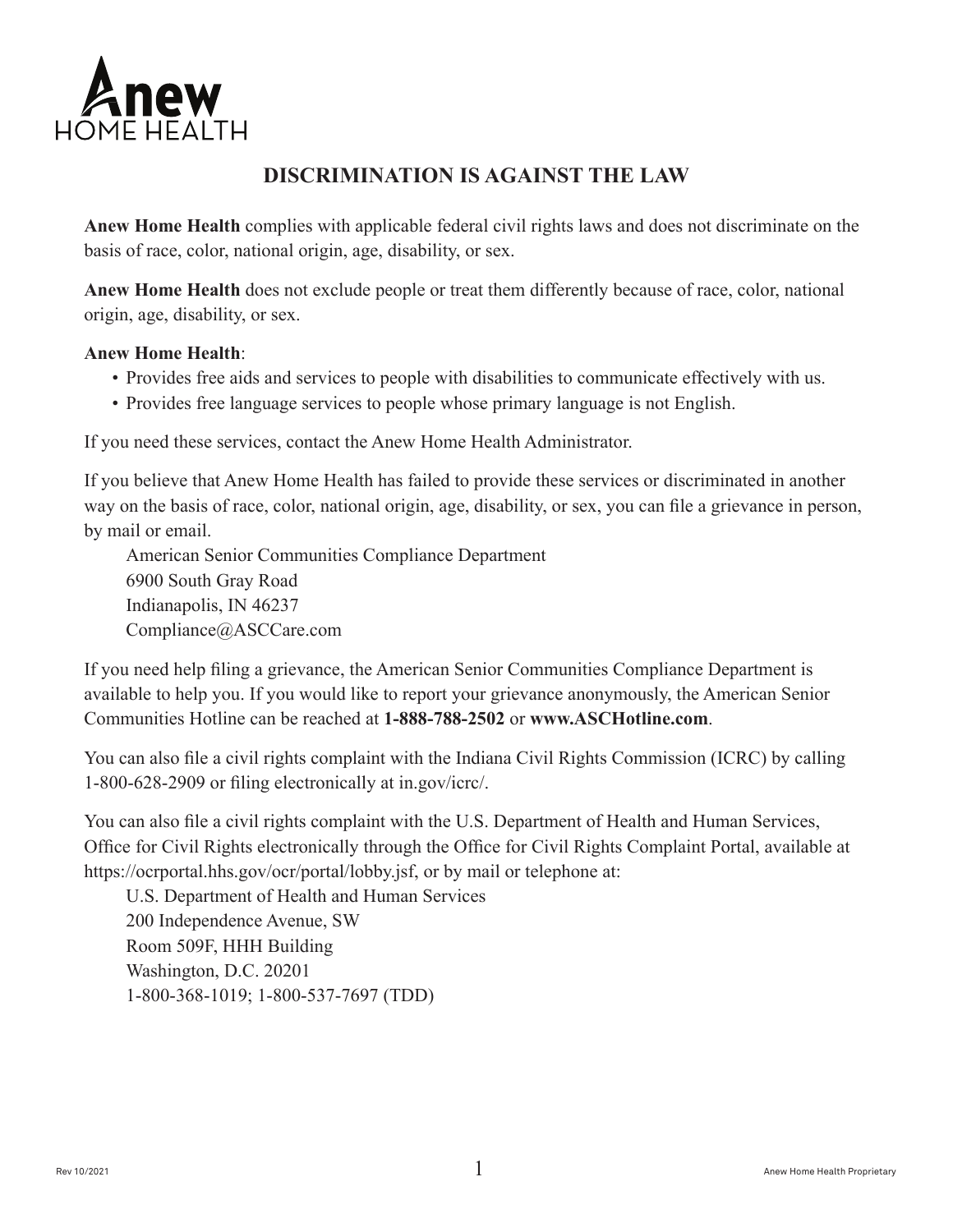

## **DISCRIMINATION IS AGAINST THE LAW**

**Español (Spanish):** Anew Home Health cumple con las leyes federales de derechos civiles aplicables y no discrimina por motivos de raza, color, nacionalidad, edad, discapacidad o sexo.

**ATENCIÓN:** si habla español, tiene a su disposición servicios gratuitos de asistencia lingüística. Llame al 1-888- 788-2502 (TTY: 1-800-877-8339).

(Chinese): Anew Home Health 遵守適用的聯邦民權法律規定,不因種族、膚 色、民族血統、年齡、殘障或性別而歧視任何人。

注意:如果您使用繁體中文,您可以免費獲得語言援助服務。請致電 1-888-788-2502(TTY: 1-800-877-8339)。

**Deutsch (German):**Anew Home Health erfüllt geltenden bundesstaatliche Menschenrechtsgesetze und lehnt jegliche Diskriminierung aufgrund von Rasse, Hautfarbe, Herkunft, Alter, Behinderung oder Geschlecht ab.

**ACHTUNG:** Wenn Sie Deutsch sprechen, stehen Ihnen kostenlos sprachliche Hilfsdienstleistungen zur Verfügung. Rufnummer: 1-888-788-2502 (TTY: 1-800-877-8339).

**Deitsch (Pennsylvania Dutch):**Anew Home Health iss willich, die Gsetze (federal civil rights) vun die Owwerichkeet zu folliche un duht alle Leit behandle in der seem Weg. Es macht nix aus, vun wellem Schtamm ebber beikummt, aus wellem Land die Voreldre kumme sinn, was fer en Elt ebber hot, eb ebber en Mann iss odder en Fraa, verkrippelt iss odder net.

Wann du [Deitsch (Pennsylvania German / Dutch)] schwetzscht, kannscht du mitaus Koschte ebber gricke, ass dihr helft mit die englisch Schprooch. Ruf selli Nummer uff: Call 1-888-788-2502 (TTY: 1-800-877-8339).Rufnummer: 1-888-788-2502 (TTY: 1-800-877-8339).

Anew Home Health မှာ ဗဟိုအစိုးရ နှင့် သက်ဆိုင်သော အများပြည်သူ ရပိုင်ခွင့် ဥပဒေ နှင့် လက်တွေ့ အကျ <sub>၊ီ</sub>၀င်သည် သာမက လူ**ရို**ာသားရောင်၊ မွေးဖွားသည့်နိုင်ငံ၊ အသက်၊ မသန်စွမ်းဖြစ်မှု၊ သို့မဟုတ် လိင် နှင့် ပတ်သက်၍လည်း ခွဲခြားဆက်ဆံမှုအလျင်းမရှိပါ။ **(Burmese):**

သတိပြုရန် - အကယ်၍ သင်သည် မြန်မာစကား ကို ပြောပါက၊ ဘာသာစကား အကူအညီ၊ အခမဲ့၊ သင့်အတွက် စီစဉ်ဆောင်ရွက်ပေးပါမည်။ ဖုန်းနံပါတ် 1-888-788-2502 (TTY: 1-800-877-8339) သို့ ခေါ် ဆိုပါ။

یلتزم Health Home Anew بقوانین الحقوق المدنیة الفدرالیة المعمول بھا ولا یمیز على أساس العرق أو اللون أو الأصل الوطني أو السن أو الإعاقة أو الجنس. **(Arabic):**

ملحوظة :إذا كنت تتحدث اذكر اللغة، فإن خدمات المساعدة اللغوية تتوافر لك بالمجان. اتصل برقم: 1-888-788-2502 رقم هاتف الصم والبكم: 1-800-8339-8339

 Anew Home Health 은(는) 관련 연방 공민권법을 준수하며 인종,피부색, **(Korean):**출신 국가,연령,장애 또는 성별을 이유로 차별하지 않습니다.

주의: 한국어를 사용하시는 경우, 언어 지원 서비스를 무료로 이용하실 수 있습니다. 1-888-788-2502 (TTY: 1-800-877-8339) 번으로 전화해 주십시오.